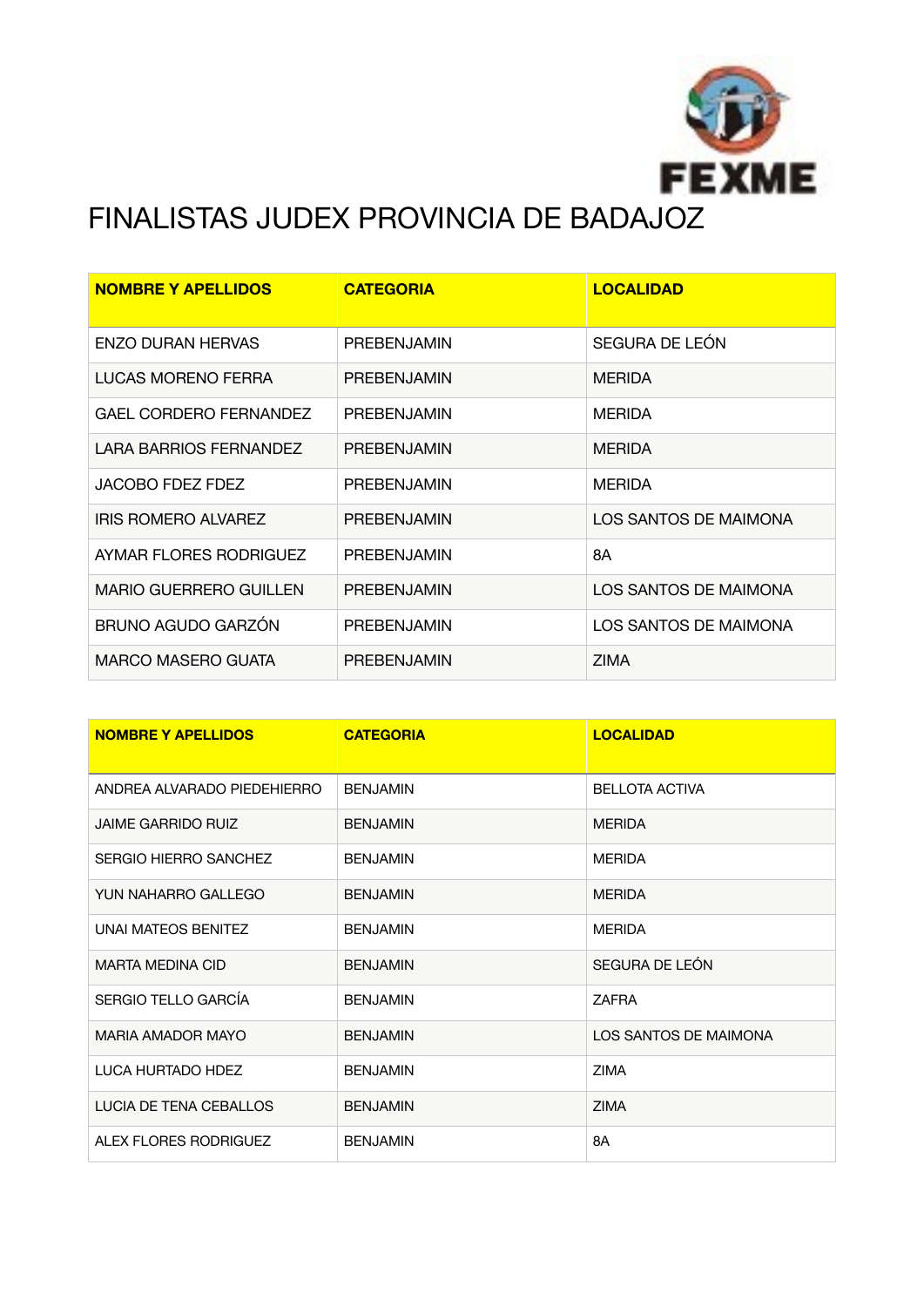

| <b>NOMBRE Y APELLIDOS</b>        | <b>CATEGORIA</b>       | <b>LOCALIDAD</b>      |
|----------------------------------|------------------------|-----------------------|
| ALMA FUSTER FDEZ                 | <b>ALEVIN FEMENINA</b> | <b>MERIDA</b>         |
| VIOLETA REVERENDO PIÑERO         | <b>ALEVIN FEMENINA</b> | <b>BELLOTA ACTIVA</b> |
| <b>BELEN SUAREZ MASERO</b>       | <b>ALEVIN FEMENINA</b> | SEGURA DE LEÓN        |
| <b>TERESA MARTÍNEZ RODRIGUEZ</b> | <b>ALEVIN FEMENINA</b> | SEGURA DE LEÓN        |
| DIANA GOMEZ BARRIL               | <b>ALEVIN FEMENINA</b> | <b>BELLOTA ACTIVA</b> |
| CARLA MARCOS RODRIGUEZ           | <b>ALEVIN FEMENINA</b> | LOS SANTOS DE MAIMONA |
| JIMENA CORDÓN CUMPLIDO           | <b>ALEVIN FEMENINA</b> | LOS SANTOS DE MAIMONA |
| <b>IRENE PEREZ CEIJAS</b>        | <b>ALEVIN FEMENINA</b> | <b>ZIMA</b>           |
| ADRIANA CANDELARIO SANDIN        | <b>ALEVIN FEMENINA</b> | LOS SANTOS DE MAIMONA |
| ESTRELLA FDEZ DE CORA GARCIA     | <b>ALEVIN FEMENINA</b> | LOS SANTOS DE MAIMONA |

| <b>NOMBRE Y APELLIDOS</b>  | <b>CATEGORIA</b>        | <b>LOCALIDAD</b>      |
|----------------------------|-------------------------|-----------------------|
| MIGUEL GARCÍA MENDOZA      | <b>ALEVIN MASCULINO</b> | <b>MERIDA</b>         |
| CARLOS GLEZ LOPEZ          | ALEVIN MASCULINO        | <b>MERIDA</b>         |
| ALONSO VAZQUEZ GOMEZ       | ALEVIN MASCULINO        | <b>MERIDA</b>         |
| <b>MANUEL REDONDO MATA</b> | ALEVIN MASCULINO        | <b>BELLOTA ACTIVA</b> |
| PEDRO RINCÓN GLEZ          | ALEVIN MASCULINO        | <b>MERIDA</b>         |
| ADRIÁN MARCOS RODRIGUEZ    | ALEVIN MASCULINO        | LOS SANTOS DE MAIMONA |
| IGNACIO GÓMEZ CABELLO      | ALEVIN MASCULINO        | <b>ZIMA</b>           |
| DANIEL GABÁ APARICIO       | ALEVIN MASCULINO        | <b>ZIMA</b>           |
| LUCAS PINTO ARROYO         | <b>ALEVIN MASCULINO</b> | LOS SANTOS DE MAIMONA |
| RAÚL GONZÁLEZ GARCÍA       | ALEVIN MASCULINO        | LOS SANTOS DE MAIMONA |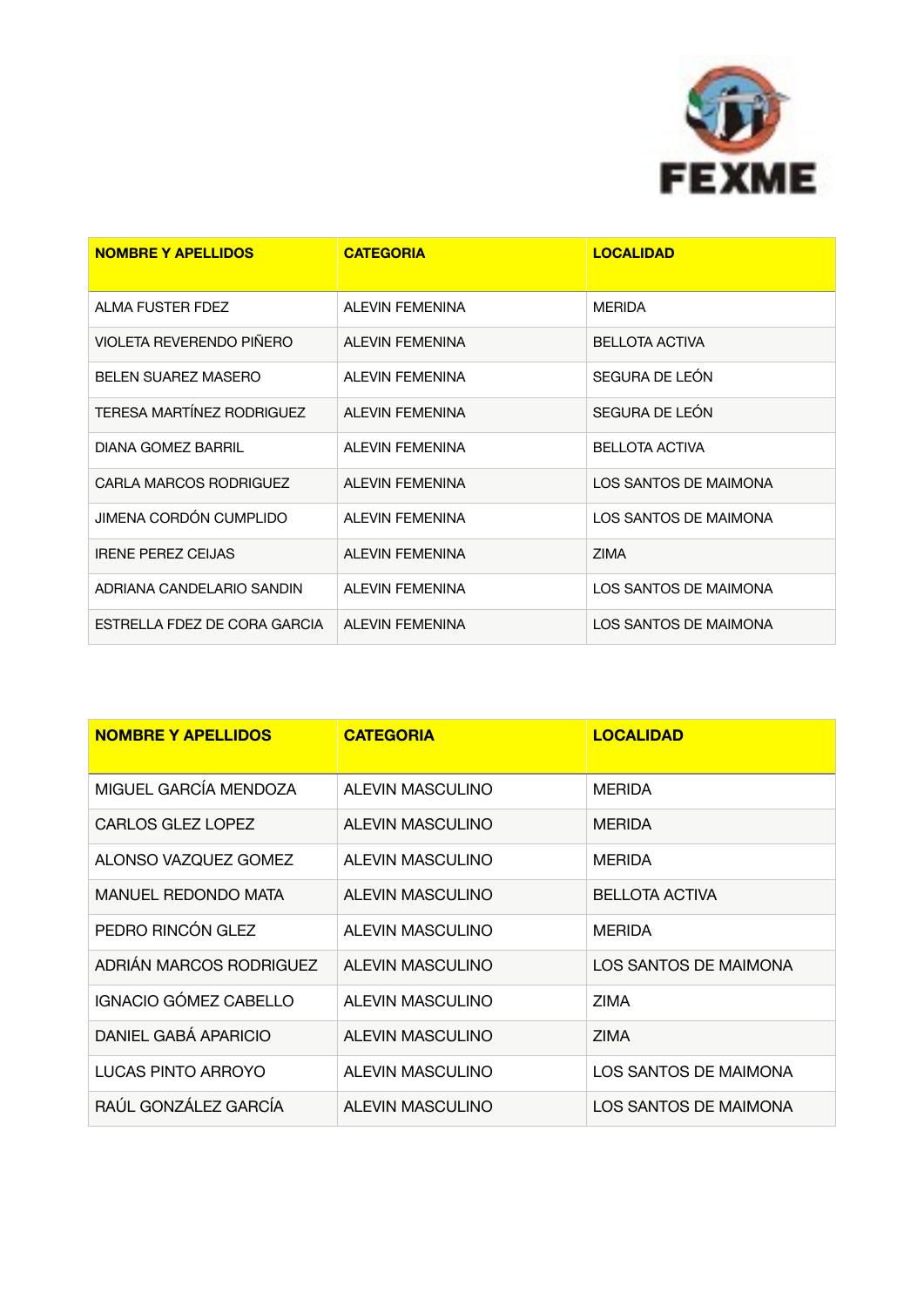

| <b>NOMBRE Y APELLIDOS</b>     | <b>CATEGORIA</b>         | <b>LOCALIDAD</b>       |
|-------------------------------|--------------------------|------------------------|
| LUCÍA GAVIRO GASCO            | <b>INFANTIL FEMENINA</b> | <b>MERIDA</b>          |
| LIVIA GARCIA MADRID           | <b>INFANTIL FEMENINA</b> | <b>MERIDA</b>          |
| ALICIA CAYETANO FDEZ          | <b>INFANTIL FEMENINA</b> | <b>MERIDA</b>          |
| CARLA VENEGAS MENDEZ          | <b>INFANTIL FEMENINA</b> | <b>VALLE MATAMOROS</b> |
| AMANDA BECERRA ESPINOSA       | <b>INFANTIL FEMENINA</b> | <b>ZIMA</b>            |
| JARA ÁLVAREZ MENDO            | <b>INFANTIL FEMENINA</b> | <b>ZIMA</b>            |
| <b>MARÍA DE TENA CEBALLOS</b> | <b>INFANTIL FEMENINA</b> | <b>ZIMA</b>            |
| LUCÍA FDEZ DE CORA ROMERO     | <b>INFANTIL FEMENINA</b> | LOS SANTOS DE MAIMONA  |
| SOFÍA SIXTE GALÁN             | <b>INFANTIL FEMENINA</b> | ZAFRA                  |

| <b>NOMBRE Y APELLIDOS</b>      | <b>CATEGORIA</b>          | <b>LOCALIDAD</b>      |
|--------------------------------|---------------------------|-----------------------|
| IKER GARCIA PEREIRA            | <b>INFANTIL MASCULINA</b> | <b>MERIDA</b>         |
| <b>CARLOS GLEZ FERRERIA</b>    | <b>INFANTIL MASCULINA</b> | <b>MERIDA</b>         |
| MANUEL IGNACIO SANTIAGO        | <b>INFANTIL MASCULINA</b> | <b>MERIDA</b>         |
| DAVID PEREZ ALVARADO           | <b>INFANTIL MASCULINA</b> | <b>BELLOTA ACTIVA</b> |
| <b>JORGE SERRANO</b>           | <b>INFANTIL MASCULINA</b> | <b>BELLOTA ACTIVA</b> |
| <b>ISAAC OYOLA DIAZ</b>        | <b>INFANTIL MASCULINA</b> | SEGURA DE LEÓN        |
| AMETS REYES DÍAZ               | <b>INFANTIL MASCULINA</b> | <b>ZIMA</b>           |
| <b>JAVIER DE TENA CEBALLOS</b> | <b>INFANTIL MASCULINA</b> | <b>ZIMA</b>           |
| JESÚS LUNA GARCÍA              | <b>INFANTIL MASCULINA</b> | LOS SANTOS DE MAIMONA |
| ALEJANDRO DOMINGUEZ RANDO      | <b>INFANTIL MASCULINA</b> | LOS SANTOS DE MAIMONA |
| <b>HUGO SEVILLA ESPEJO</b>     | <b>INFANTIL MASCULINA</b> | <b>ZIMA</b>           |